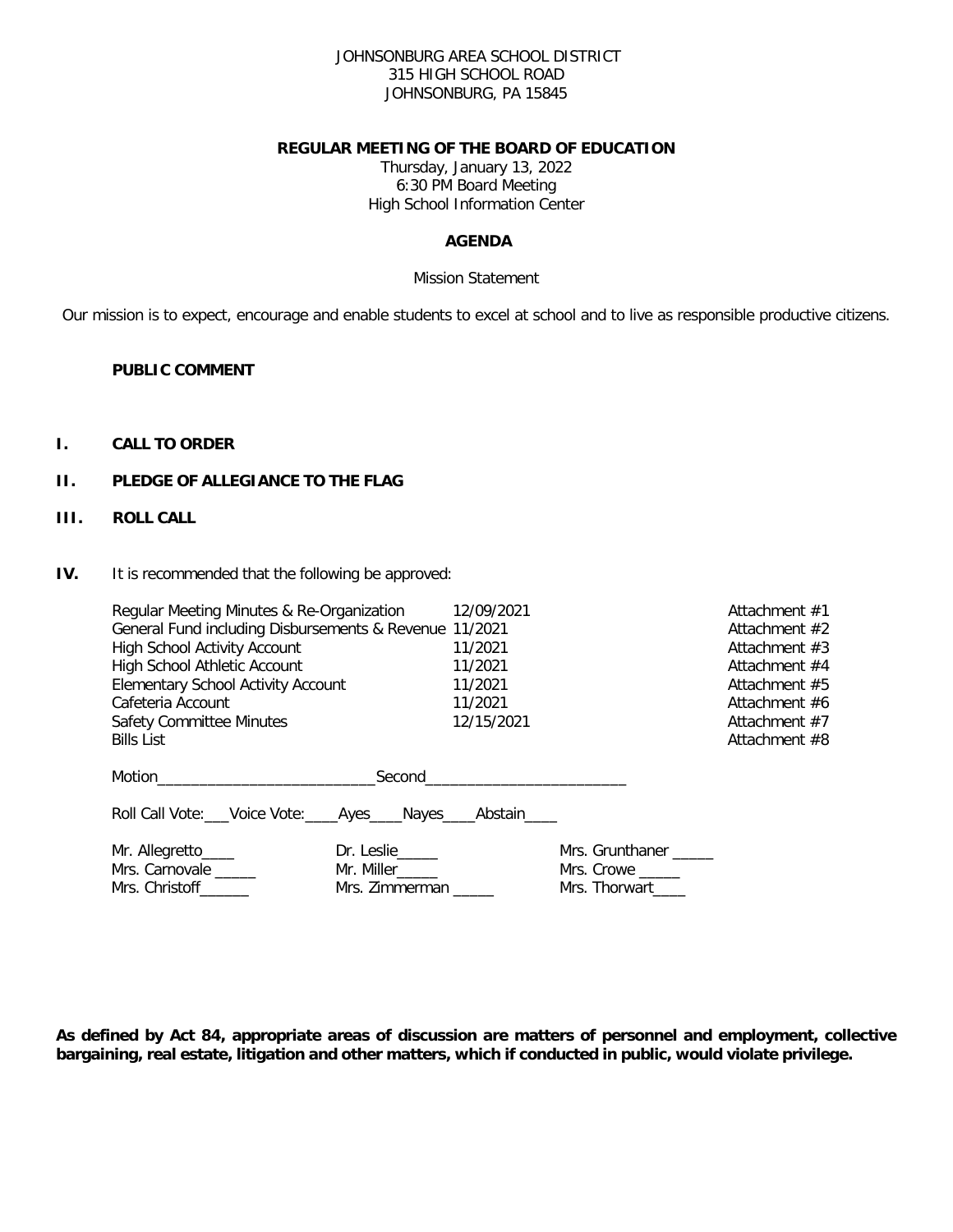# **A. PERSONNEL**

1. Recommend to grant permission to increase the substitute nursing pay to \$135.00 per day, effective immediately.

|    |                                                                     | Motion Second Second Second Second Second Second Second Second Second Second Second Second Second Second Second Second Second Second Second Second Second Second Second Second Second Second Second Second Second Second Secon |                                                                                                                 |
|----|---------------------------------------------------------------------|--------------------------------------------------------------------------------------------------------------------------------------------------------------------------------------------------------------------------------|-----------------------------------------------------------------------------------------------------------------|
|    |                                                                     | Roll Call Vote: Voice Vote: Ayes Nayes Abstain                                                                                                                                                                                 |                                                                                                                 |
|    | Mr. Allegretto____<br>Mrs. Carnovale<br>Mrs. Christoff _______      | Dr. Leslie______<br>Mr. Miller ______<br>Mrs. Zimmerman ______                                                                                                                                                                 | Mrs. Grunthaner<br>Mrs. Crowe<br>Mrs. Thorwart____                                                              |
| 2. |                                                                     | Recommend to approve the compensation plan for the Elementary School Principal as presented.                                                                                                                                   | Attachment #9                                                                                                   |
|    |                                                                     |                                                                                                                                                                                                                                |                                                                                                                 |
|    |                                                                     | Roll Call Vote: Voice Vote: _____ Ayes _____ Nayes _____ Abstain _____                                                                                                                                                         |                                                                                                                 |
|    | Mr. Allegretto____<br>Mrs. Carnovale<br>Mrs. Christoff______        | Dr. Leslie_____<br>Mr. Miller _____<br>Mrs. Zimmerman _____                                                                                                                                                                    | Mrs. Grunthaner _____<br>Mrs. Crowe _____<br>Mrs. Thorwart____                                                  |
| 3. |                                                                     | Recommend to approve the compensation plan for the High School Principal as presented.                                                                                                                                         | Attachment #10                                                                                                  |
|    |                                                                     |                                                                                                                                                                                                                                |                                                                                                                 |
|    |                                                                     | Roll Call Vote: Voice Vote: _____ Ayes_____ Nayes_____ Abstain_____                                                                                                                                                            |                                                                                                                 |
|    | Mr. Allegretto_____<br>Mrs. Carnovale _____<br>Mrs. Christoff______ | Dr. Leslie<br>Mr. Miller _____<br>Mrs. Zimmerman _____                                                                                                                                                                         | Mrs. Grunthaner _____<br>Mrs. Crowe<br>Mrs. Thorwart                                                            |
| 4. |                                                                     |                                                                                                                                                                                                                                | Recommend to approve the compensation plan for the Special Education Supervisor as presented.<br>Attachment #11 |
|    |                                                                     |                                                                                                                                                                                                                                |                                                                                                                 |
|    |                                                                     | Roll Call Vote: Voice Vote: Ayes Nayes Abstain                                                                                                                                                                                 |                                                                                                                 |
|    | Mr. Allegretto_____<br>Mrs. Carnovale _____                         | Dr. Leslie<br>Mr. Miller _____                                                                                                                                                                                                 | Mrs. Grunthaner __<br>Mrs. Crowe                                                                                |
|    | Mrs. Christoff______                                                | Mrs. Zimmerman                                                                                                                                                                                                                 | Mrs. Thorwart____                                                                                               |
| 5. |                                                                     | Recommend to approve the compensation plan for the Athletic Director as presented.                                                                                                                                             |                                                                                                                 |
|    |                                                                     |                                                                                                                                                                                                                                | Attachment #12                                                                                                  |
|    |                                                                     | Roll Call Vote: __Voice Vote: ____Ayes ____ Nayes ____ Abstain ____                                                                                                                                                            |                                                                                                                 |
|    | Mr. Allegretto_____                                                 | Dr. Leslie_____                                                                                                                                                                                                                | Mrs. Grunthaner                                                                                                 |
|    | Mrs. Carnovale                                                      | Mr. Miller ______                                                                                                                                                                                                              | Mrs. Crowe                                                                                                      |
|    | Mrs. Christoff______                                                | Mrs. Zimmerman _____                                                                                                                                                                                                           | Mrs. Thorwart____                                                                                               |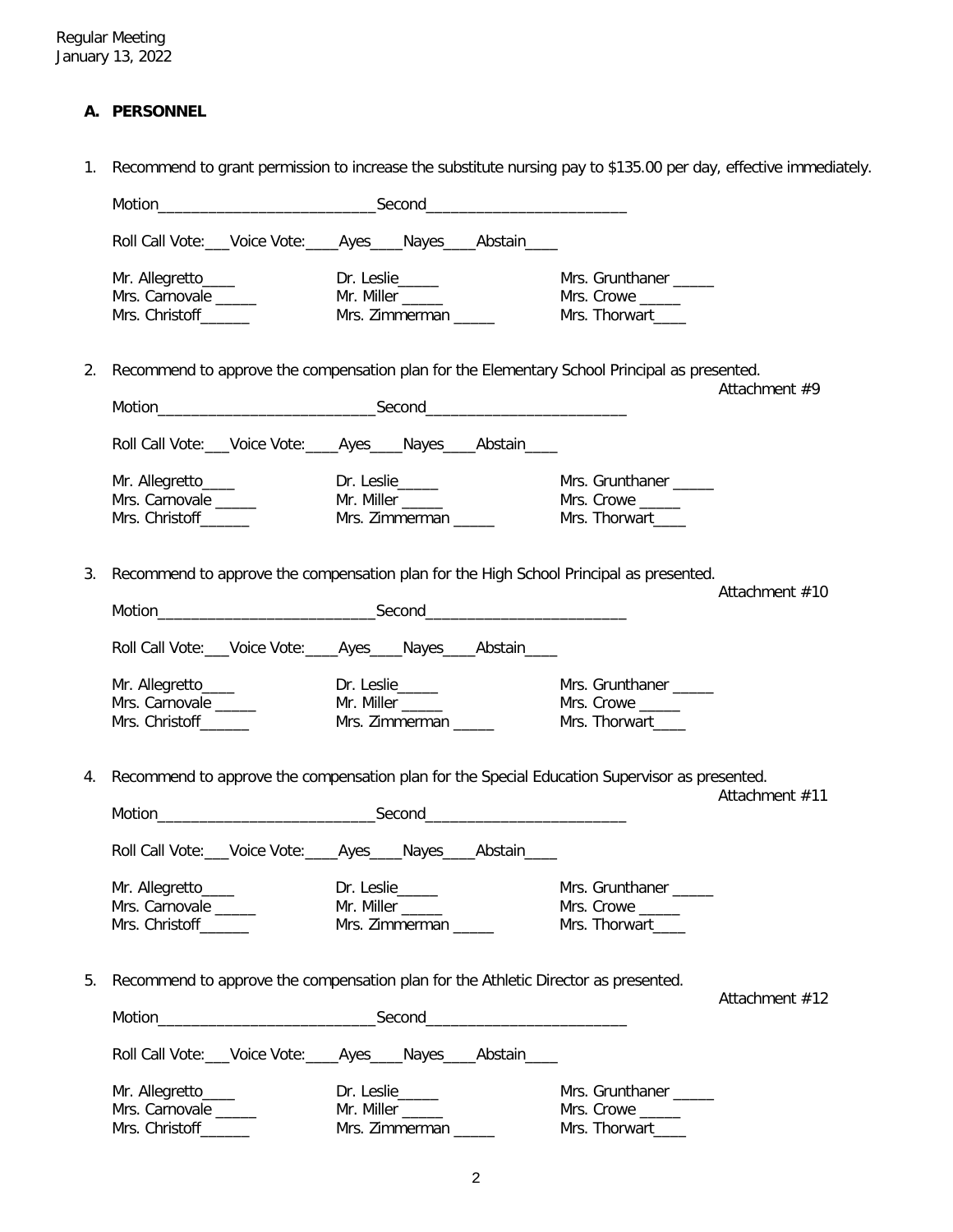6. Recommend to approve the compensation plan for the Director of Finance as presented.

|    |                                                                                                                                                                                                    |                       |                       | Attachment $#13$ |
|----|----------------------------------------------------------------------------------------------------------------------------------------------------------------------------------------------------|-----------------------|-----------------------|------------------|
|    |                                                                                                                                                                                                    |                       |                       |                  |
|    | Roll Call Vote: Voice Vote: Ayes Nayes Abstain                                                                                                                                                     |                       |                       |                  |
|    | Mr. Allegretto____                                                                                                                                                                                 | Dr. Leslie_____       | Mrs. Grunthaner _____ |                  |
|    | Mrs. Carnovale ______                                                                                                                                                                              |                       |                       |                  |
|    | Mrs. Christoff______                                                                                                                                                                               | Mrs. Zimmerman _____  | Mrs. Thorwart_____    |                  |
| 7. | Recommend to approve the compensation plan for the Central Office Assistant as presented.                                                                                                          |                       |                       |                  |
|    |                                                                                                                                                                                                    |                       |                       | Attachment #14   |
|    |                                                                                                                                                                                                    |                       |                       |                  |
|    | Roll Call Vote: Voice Vote: Ayes Nayes Abstain                                                                                                                                                     |                       |                       |                  |
|    | Mr. Allegretto____                                                                                                                                                                                 | Dr. Leslie_____       | Mrs. Grunthaner       |                  |
|    | Mrs. Carnovale _____                                                                                                                                                                               | Mr. Miller _____      | Mrs. Crowe _____      |                  |
|    | Mrs. Christoff______                                                                                                                                                                               | Mrs. Zimmerman ______ | Mrs. Thorwart____     |                  |
| 8. | Recommend to approve the compensation plan for the Personnel/Payroll as presented.                                                                                                                 |                       |                       |                  |
|    |                                                                                                                                                                                                    |                       |                       | Attachment #15   |
|    |                                                                                                                                                                                                    |                       |                       |                  |
|    | Roll Call Vote: Voice Vote: Ayes Nayes Abstain                                                                                                                                                     |                       |                       |                  |
|    | Mr. Allegretto____                                                                                                                                                                                 | Dr. Leslie            | Mrs. Grunthaner _____ |                  |
|    | Mrs. Carnovale _____                                                                                                                                                                               | Mr. Miller _____      | Mrs. Crowe            |                  |
|    | Mrs. Christoff_______                                                                                                                                                                              | Mrs. Zimmerman _____  | Mrs. Thorwart____     |                  |
| 9. | Recommend to approve the compensation plan for the Maintenance Supervisor as presented.                                                                                                            |                       |                       |                  |
|    |                                                                                                                                                                                                    |                       |                       | Attachment #16   |
|    |                                                                                                                                                                                                    |                       |                       |                  |
|    | Roll Call Vote: Voice Vote: Ayes Nayes Abstain                                                                                                                                                     |                       |                       |                  |
|    | Mr. Allegretto_____                                                                                                                                                                                | Dr. Leslie_____       | Mrs. Grunthaner _____ |                  |
|    | Mrs. Carnovale _____                                                                                                                                                                               | Mr. Miller            | Mrs. Crowe            |                  |
|    | Mrs. Christoff______                                                                                                                                                                               | Mrs. Zimmerman _____  | Mrs. Thorwart____     |                  |
|    | 10. Recommend to grant permission to the Superintendent to appoint a Credit Recovery Facilitator for the after school                                                                              |                       |                       |                  |
|    | credit recovery program, to begin on or around January 26, 2022 and to finish at the end of the 2021-2022 School<br>Year, with formal approval to be given at the February 10, 2022 board meeting. |                       |                       |                  |
|    |                                                                                                                                                                                                    |                       |                       |                  |
|    | Roll Call Vote: Voice Vote: _____ Ayes _____ Nayes _____ Abstain _____                                                                                                                             |                       |                       |                  |
|    | Mr. Allegretto_____                                                                                                                                                                                | Dr. Leslie            | Mrs. Grunthaner _____ |                  |
|    | Mrs Carnovale Mr Miller                                                                                                                                                                            |                       | Mrs Crowe             |                  |

Mrs. Carnovale \_\_\_\_\_\_ Mr. Miller \_\_\_\_\_\_ Mrs. Crowe \_\_\_\_\_\_ Mrs. Christoff\_\_\_\_\_\_\_ Mrs. Zimmerman \_\_\_\_\_\_ Mrs. Thorwart\_\_\_\_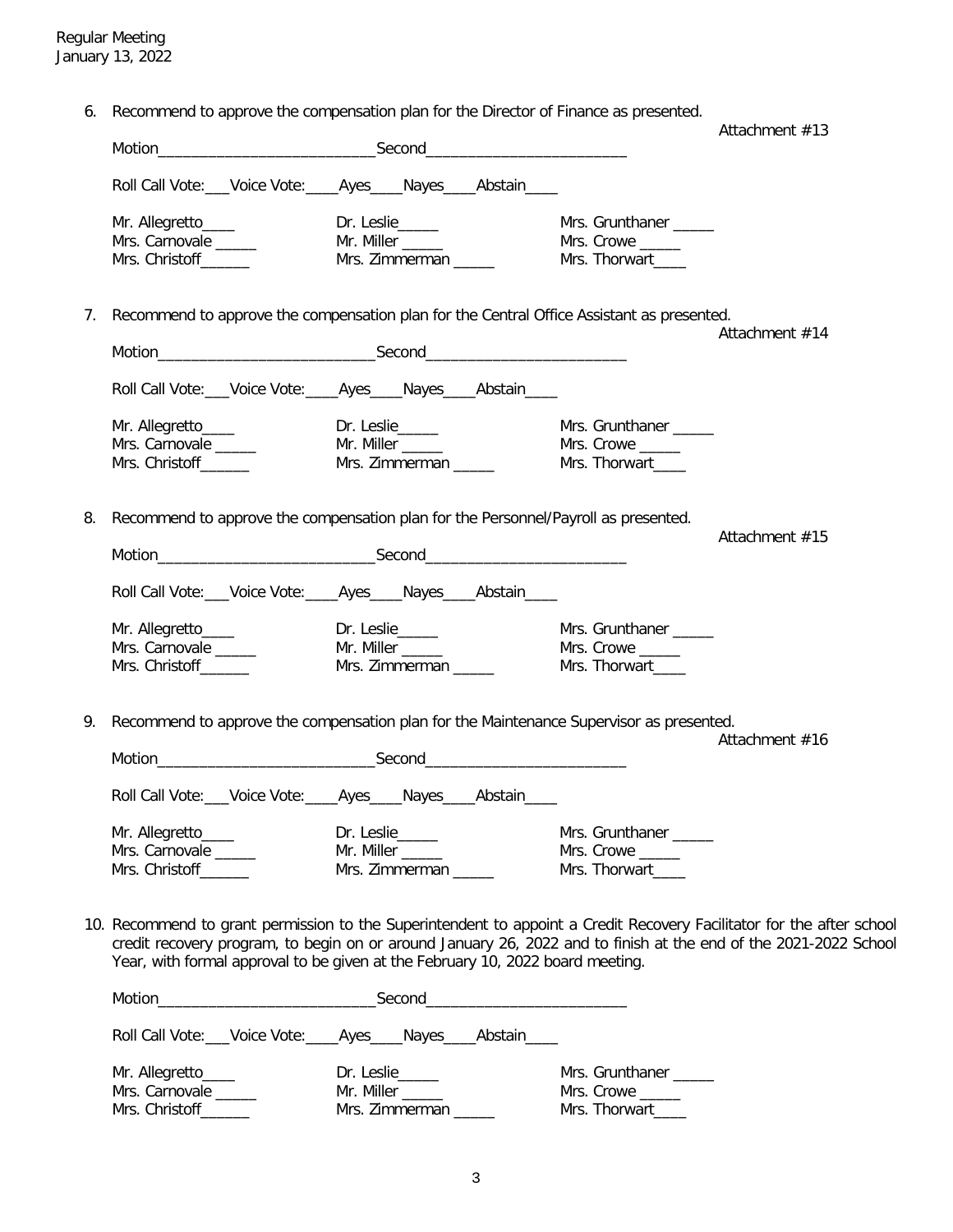11. Recommend to grant permission to the Superintendent to appoint a Credit Recovery Mental Health Technician for the after school credit recovery program, to begin on or around January 26, 2022 and to finish at the end of the 2021- 2022 School Year, with formal approval to be given at the February 10, 2022 board meeting.

|    | Roll Call Vote: Voice Vote: Ayes Nayes Abstain                                                                                                                                                                                 |                                          |                                                                                                                   |
|----|--------------------------------------------------------------------------------------------------------------------------------------------------------------------------------------------------------------------------------|------------------------------------------|-------------------------------------------------------------------------------------------------------------------|
|    |                                                                                                                                                                                                                                |                                          | Mrs. Grunthaner _____                                                                                             |
|    | Mrs. Carnovale ______                                                                                                                                                                                                          |                                          | Mrs. Crowe                                                                                                        |
|    | Mrs. Christoff_______                                                                                                                                                                                                          | Mrs. Zimmerman _____                     | Mrs. Thorwart____                                                                                                 |
|    | effective December 10, 2021.                                                                                                                                                                                                   |                                          | 12. Recommend to accept, with regret, the resignation of Mr. Chad Yurchick, Varsity Track and Field Head Coach,   |
|    |                                                                                                                                                                                                                                |                                          |                                                                                                                   |
|    | Roll Call Vote: ___ Voice Vote: ____ Ayes ____ Nayes ____ Abstain ____                                                                                                                                                         |                                          |                                                                                                                   |
|    | Mr. Allegretto____                                                                                                                                                                                                             | Dr. Leslie                               | Mrs. Grunthaner _____                                                                                             |
|    |                                                                                                                                                                                                                                |                                          |                                                                                                                   |
|    |                                                                                                                                                                                                                                |                                          |                                                                                                                   |
|    |                                                                                                                                                                                                                                |                                          |                                                                                                                   |
|    | 13. Recommend to grant permission to post and advertise for a Varsity Track and Field Head Coach.                                                                                                                              |                                          |                                                                                                                   |
|    |                                                                                                                                                                                                                                |                                          |                                                                                                                   |
|    | Roll Call Vote: ___ Voice Vote: ____ Ayes ____ Nayes ____ Abstain ____                                                                                                                                                         |                                          |                                                                                                                   |
|    | Mr. Allegretto_____                                                                                                                                                                                                            |                                          | Mrs. Grunthaner _____                                                                                             |
|    | Mrs. Carnovale _____                                                                                                                                                                                                           |                                          | Mrs. Crowe                                                                                                        |
|    | Mrs. Christoff_______                                                                                                                                                                                                          | Mr. Miller _____<br>Mrs. Zimmerman _____ | Mrs. Thorwart____                                                                                                 |
|    |                                                                                                                                                                                                                                |                                          |                                                                                                                   |
|    | <b>B. EDUCATION AND SCHOOL ACTIVITIES</b>                                                                                                                                                                                      |                                          |                                                                                                                   |
|    | 1. Recommend to approve the board committee appointments for 2022.                                                                                                                                                             |                                          | Attachment #17                                                                                                    |
|    | Motion Second Second Second Contract of the Second Second Contract of the Second Contract of the Second Contract of the Second Contract of the Second Contract of the Second Contract of the Second Contract of the Second Con |                                          |                                                                                                                   |
|    | Roll Call Vote: ___ Voice Vote: _____ Ayes ____ Nayes ____ Abstain ___                                                                                                                                                         |                                          |                                                                                                                   |
|    | Mr. Allegretto____                                                                                                                                                                                                             | Dr. Leslie_____                          | Mrs. Grunthaner _____                                                                                             |
|    | Mrs. Carnovale _____                                                                                                                                                                                                           | Mr. Miller _____                         | Mrs. Crowe                                                                                                        |
|    | Mrs. Christoff_______                                                                                                                                                                                                          | Mrs. Zimmerman _____                     | Mrs. Thorwart_____                                                                                                |
| 2. | the test preparation requirements.                                                                                                                                                                                             |                                          | Recommend to grant permission for the District to pay the cost of AP exams for those students that have completed |
|    |                                                                                                                                                                                                                                |                                          |                                                                                                                   |
|    | Roll Call Vote: ___ Voice Vote: _____ Ayes _____ Nayes _____ Abstain _____                                                                                                                                                     |                                          |                                                                                                                   |
|    | Mr. Allegretto____                                                                                                                                                                                                             | Dr. Leslie_____                          | Mrs. Grunthaner _____                                                                                             |
|    | Mrs. Carnovale _____                                                                                                                                                                                                           | Mr. Miller_____                          | Mrs. Crowe                                                                                                        |
|    | Mrs. Christoff_______                                                                                                                                                                                                          | Mrs. Zimmerman                           | Mrs. Thorwart____                                                                                                 |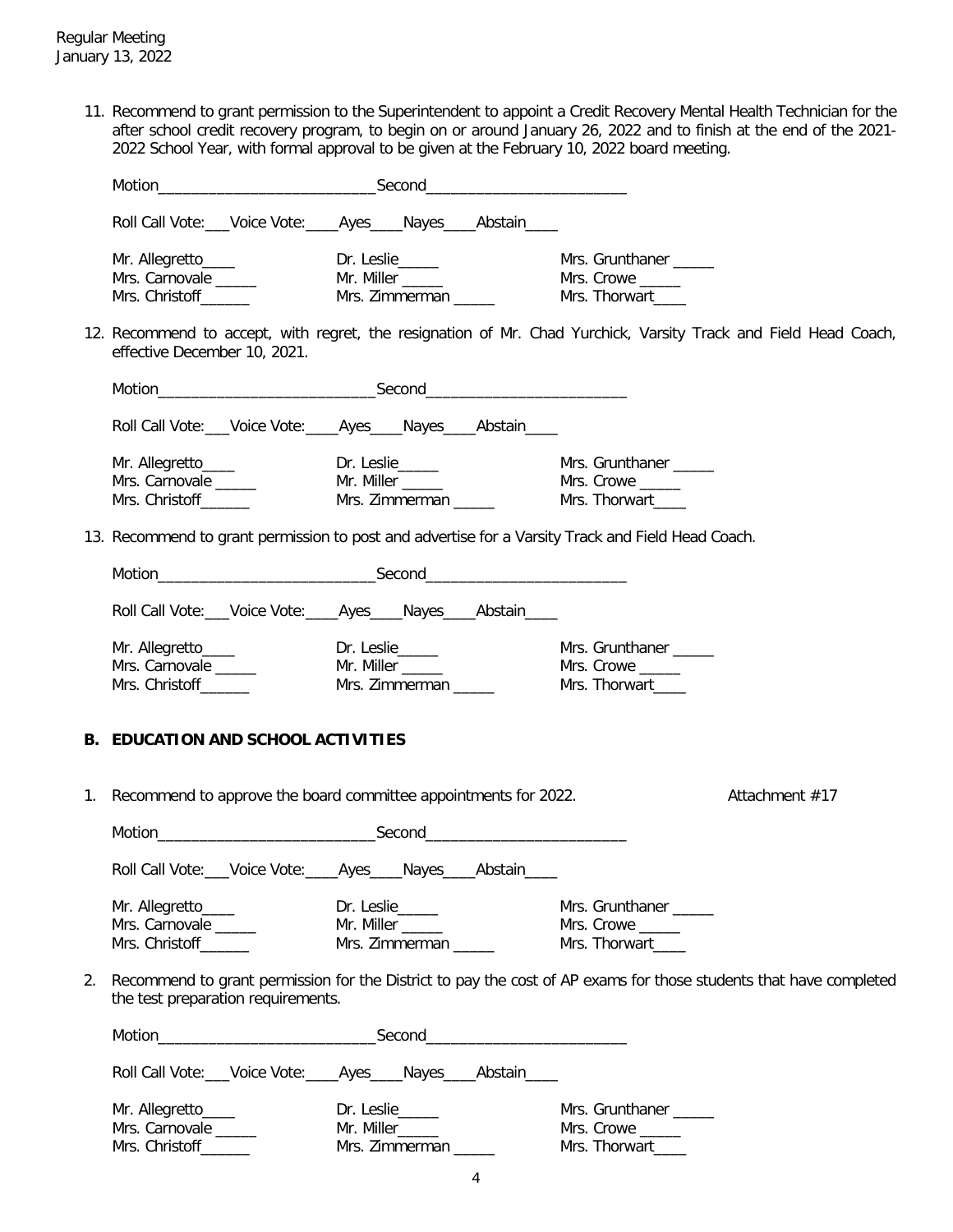3. Presented for the second reading and recommended for approval are revised Policies: Attachment #18

|    | #222 Vol I 2020 titled Tobacco and Vaping Products (Pupils)<br>#323 Vol I 2020 titled Tobacco and Vaping Products (Employees)<br>#005 titled Organization              |                                                            |                                                                  |                |
|----|------------------------------------------------------------------------------------------------------------------------------------------------------------------------|------------------------------------------------------------|------------------------------------------------------------------|----------------|
|    |                                                                                                                                                                        |                                                            |                                                                  |                |
|    | Roll Call Vote: Voice Vote: _____ Ayes _____ Nayes _____ Abstain _____                                                                                                 |                                                            |                                                                  |                |
|    | Mr. Allegretto____<br>Mrs. Carnovale<br>Mrs. Christoff______                                                                                                           |                                                            | Mrs. Grunthaner                                                  |                |
| 4. | Recommend to approve the amended Health and Safety Plan as presented.                                                                                                  |                                                            |                                                                  | Attachment #19 |
|    |                                                                                                                                                                        |                                                            |                                                                  |                |
|    | Roll Call Vote: Voice Vote: _____ Ayes _____ Nayes _____ Abstain _____                                                                                                 |                                                            |                                                                  |                |
|    |                                                                                                                                                                        |                                                            | Mrs. Grunthaner _____                                            |                |
| 5. | Recommend to grant permission to apply for and participate in the PLGIT P-card Program.                                                                                |                                                            |                                                                  |                |
|    |                                                                                                                                                                        |                                                            |                                                                  |                |
|    | Roll Call Vote: Voice Vote: Ayes Nayes Abstain                                                                                                                         |                                                            |                                                                  |                |
|    |                                                                                                                                                                        |                                                            | Mrs. Grunthaner _____                                            |                |
| 6. | Recommend to amend the agenda to add the following motions due to time sensitive matters.                                                                              |                                                            |                                                                  |                |
|    |                                                                                                                                                                        |                                                            |                                                                  |                |
|    | Roll Call Vote: Voice Vote: _____ Ayes_____ Nayes_____ Abstain_____                                                                                                    |                                                            |                                                                  |                |
|    | Mr. Allegretto_____<br>Mrs. Carnovale<br>Mrs. Christoff                                                                                                                | Dr. Leslie_____<br>Mr. Miller_____<br>Mrs. Zimmerman _____ | Mrs. Grunthaner _____<br>Mrs. Crowe _____<br>Mrs. Thorwart______ |                |
| 7. | Recommend to grant permission for an overnight trip for the JH Wrestlers to leave on Friday, January 21, 2022 to<br>attend a tournament on Saturday, January 22, 2022. |                                                            |                                                                  |                |
|    |                                                                                                                                                                        |                                                            |                                                                  |                |
|    | Roll Call Vote: ___ Voice Vote: ____ Ayes ____ Nayes ____ Abstain ____                                                                                                 |                                                            |                                                                  |                |
|    | Mr. Allegretto____<br>Mrs. Carnovale<br>Mrs. Christoff_______                                                                                                          | Dr. Leslie_____<br>Mr. Miller_____<br>Mrs. Zimmerman _____ | Mrs. Grunthaner _____<br>Mrs. Crowe<br>Mrs. Thorwart_____        |                |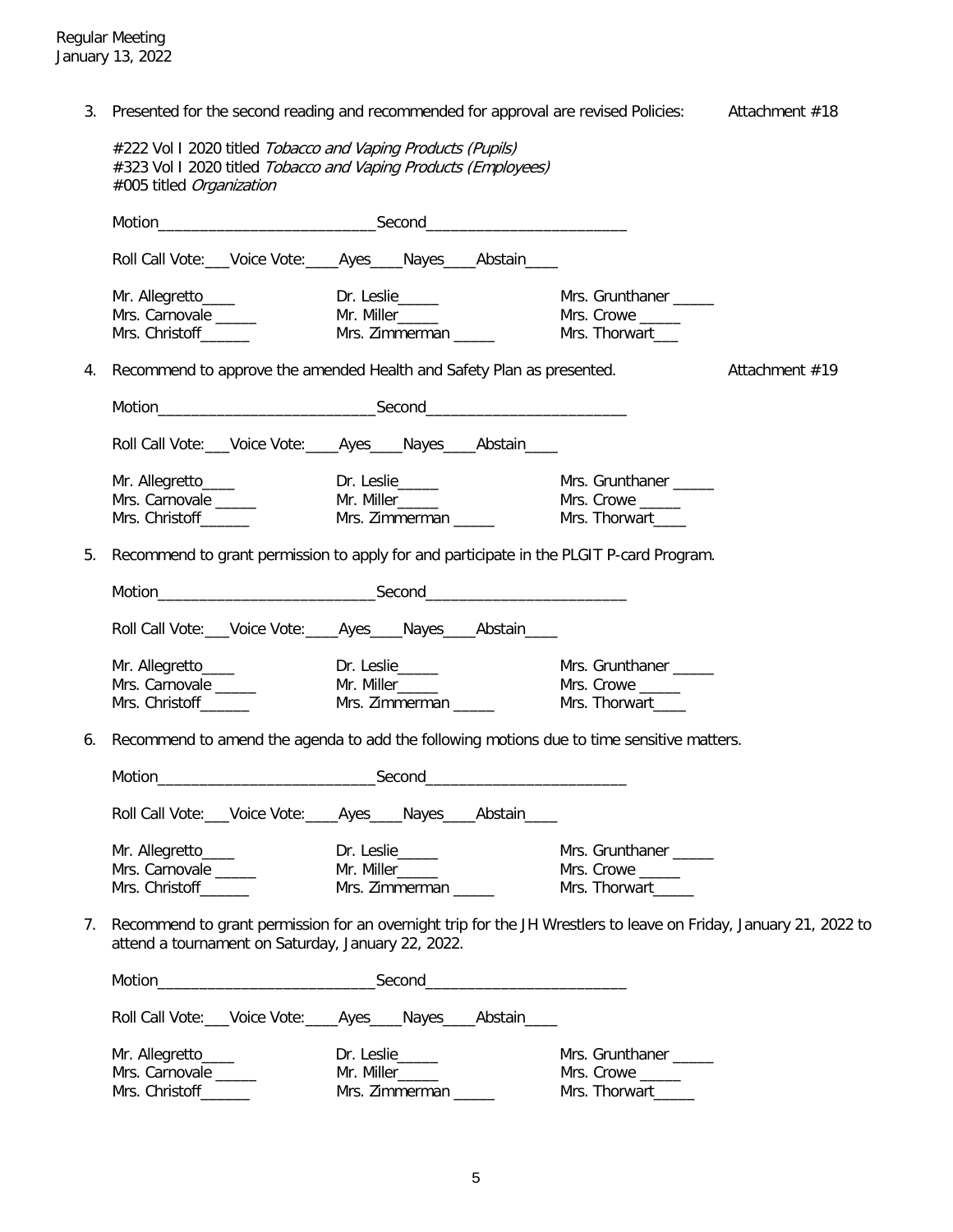8. Recommend to grant permission for the Competition Cheerleaders to go to Hershey for an overnight trip on January 27, 2022 & January 28, 2022 for Competition Cheer States and return on January 29, 2022.

|                                                        | Second_____________________________                                                          |                                                |  |  |  |
|--------------------------------------------------------|----------------------------------------------------------------------------------------------|------------------------------------------------|--|--|--|
|                                                        | Roll Call Vote: ___ Voice Vote: ____ Ayes ____ Nayes ____ Abstain _____                      |                                                |  |  |  |
| Mr. Allegretto____<br>Mrs. Carnovale<br>Mrs. Christoff | Dr. Leslie<br>Mr. Miller_____<br>Mrs. Zimmerman                                              | Mrs. Grunthaner<br>Mrs. Crowe<br>Mrs. Thorwart |  |  |  |
|                                                        | December of the month permission to the Cunomintendent to environ any overwhalf tripe on the |                                                |  |  |  |

 9. Recommend to grant permission to the Superintendent to approve any overnight trips as they present themselves in regards to winter athletics.

| Motion<br><u> 1989 - Johann Stone, fransk politiker (</u> |                                                                         |                                                |
|-----------------------------------------------------------|-------------------------------------------------------------------------|------------------------------------------------|
|                                                           | Roll Call Vote: ___ Voice Vote: ____ Ayes ____ Nayes ____ Abstain _____ |                                                |
| Mr. Allegretto_____<br>Mrs. Carnovale<br>Mrs. Christoff   | Dr. Leslie<br>Mr. Miller<br>Mrs. Zimmerman                              | Mrs. Grunthaner<br>Mrs. Crowe<br>Mrs. Thorwart |

## **C. FINANCE**

1. Recommend to approve the Management Discussion and Analysis for year ending 2021, Statement of Net Assets dated 2021, and the Expenditure and Revenue Detail Report for 2021 as presented.

|    |                                                                       | Roll Call Vote: Voice Vote: ____ Ayes ____ Nayes ____ Abstain ____                 |                                                                                                                |
|----|-----------------------------------------------------------------------|------------------------------------------------------------------------------------|----------------------------------------------------------------------------------------------------------------|
|    | Mr. Allegretto_____<br>Mrs. Carnovale _____<br>Mrs. Christoff______   | Dr. Leslie<br>Mr. Miller______<br>Mrs. Zimmerman _____                             | Mrs. Grunthaner _____<br>Mrs. Crowe _____<br>Mrs. Thorwart____                                                 |
| 2. |                                                                       | Recommend to approve the Independent Auditor's Report for fiscal year ending 2021. |                                                                                                                |
|    |                                                                       |                                                                                    |                                                                                                                |
|    |                                                                       | Roll Call Vote: Voice Vote: Ayes Nayes Abstain                                     |                                                                                                                |
|    | Mr. Allegretto_____<br>Mrs. Carnovale ______<br>Mrs. Christoff_______ | Dr. Leslie<br>Mr. Miller<br>Mrs. Zimmerman _____                                   | Mrs. Grunthaner _____<br>Mrs. Crowe _____<br>Mrs. Thorwart_____                                                |
|    |                                                                       |                                                                                    | 3. Recommend to approve the Internal Controls and Compliance in accordance with government auditing standards. |
|    |                                                                       |                                                                                    |                                                                                                                |
|    |                                                                       | Roll Call Vote: Voice Vote: _____ Ayes_____ Nayes_____ Abstain_____                |                                                                                                                |
|    | Mr. Allegretto_____<br>Mrs. Carnovale _____<br>Mrs. Christoff         | Dr. Leslie<br>Mrs. Zimmerman                                                       | Mrs. Grunthaner _____<br>Mrs. Crowe _____<br>Mrs. Thorwart___                                                  |